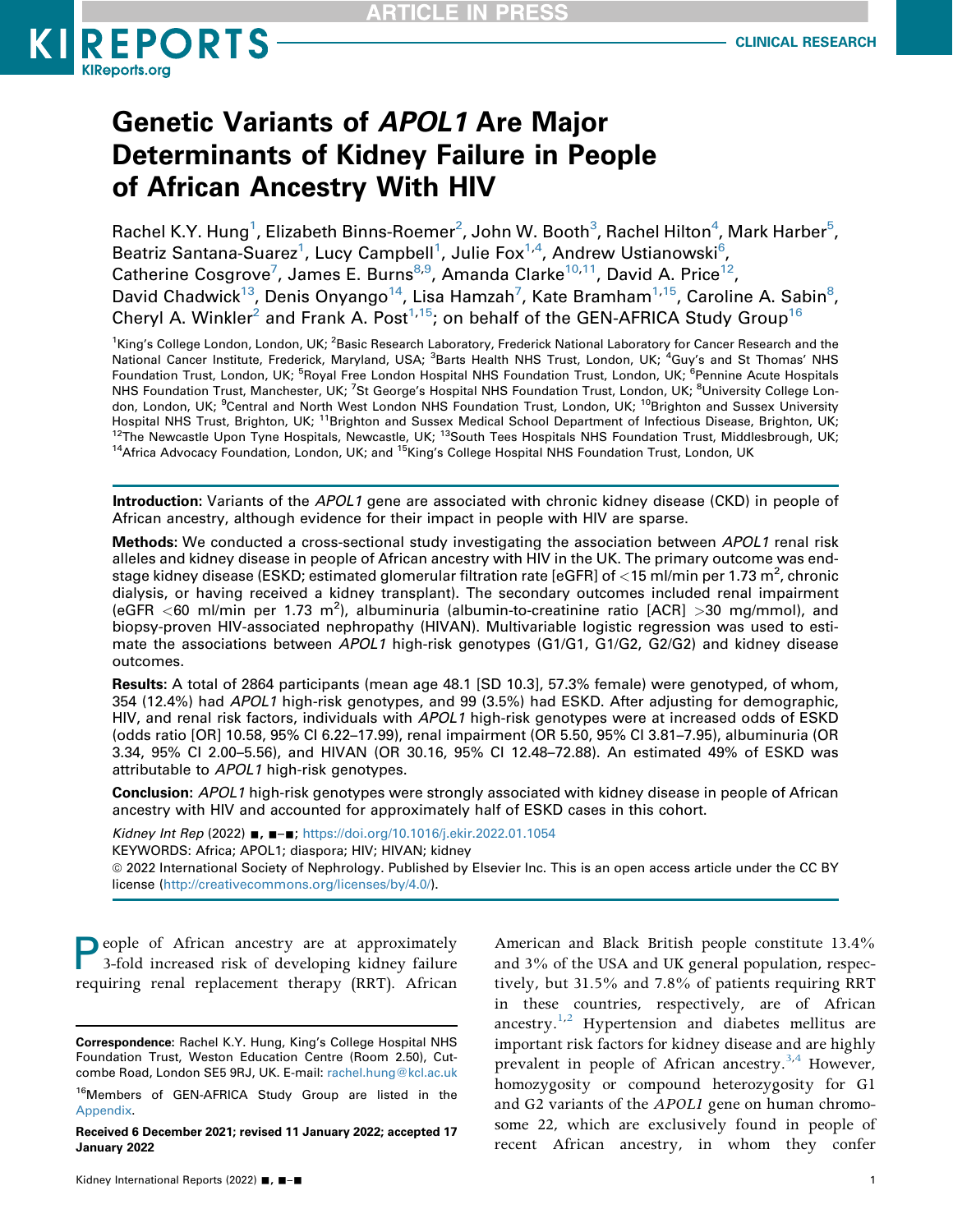protection against Trypanosoma brucei gambiense (G1 variant) and Trypanosoma brucei rhodesiense (G2 variant) infections, have been [iden](#page-9-4)tified as a potent risk factor for nondiabetic  $CKD$ .<sup>5–7</sup> The prevalence of APOL1 variants varies widely by African geographic region. The highest rates of APOL1 high-risk genotypes have been reported in West Africans (30%– 40% in Igbo- and Yoruba-speaking Nigerians and Asante-speaking Ghanaians), with substantially lower rates (5%–12%) in populations from South and East Africa and almost complete absence in those from the horn of Africa (Ethiopia).<sup>[8,](#page-9-5)[9](#page-9-6)</sup> Data from Europe showed that APOL1 high-risk genotypes were also prevalent in people from the Caribbean.<sup>10</sup> Hence, the prevalence of CKD in black populations varies substantially by region of ancestry. $\frac{11}{11}$  $\frac{11}{11}$  $\frac{11}{11}$ 

The main kidney pathologies associated with APOL1 variants, especially in those with APOL1 high-risk genotypes (G1/G1, G1/G2, G2/G2), are focal and segmental glomerulosclerosis  $(FSGS)<sup>12</sup>$  $(FSGS)<sup>12</sup>$  $(FSGS)<sup>12</sup>$  focal global glomerulosclerosis (or solidified glomerulosclerosis), and collapsing glomerulopathy, particularly in those who have received interferon therapy,  $13$ and mor[e rece](#page-9-11)ntly, in association with SARS-CoV-2 infection.<sup>14–16</sup>

HIVAN is a collapsing glomerulopathy and a major cause of kidney failure in populations with untreated or under-treated HIV infection, especially in those with *APOL1* high-risk genotypes.<sup>[15,](#page-9-12)[16](#page-9-13)</sup> About 70% of individuals with HIVAN have APOL1 high-risk genotypes, and these high-risk genotypes are strongly associated with HIVAN (OR 29–89) in case-control studies. $12,17$  $12,17$  It has been estimated that, in the absence of effective antiretroviral therapy (ART), those with APOL1 high-risk genotypes have a 50% life-time risk of developing HIVAN.<sup>[18](#page-9-15)</sup> Immunodeficiency, reflected by a low (nadir) CD4 cell count, is an additional risk factors for HIVAN, severe CKD, and kidney disease progression in people of African ancestry with  $HIV.<sup>19–21</sup>$  $HIV.<sup>19–21</sup>$  $HIV.<sup>19–21</sup>$ 

Previous studies in adult populations of African Americans, Nigerians, and South Africans with HIV have also reported associations between APOL1 highrisk genotypes and FSGS,  $^{22}$  $^{22}$  $^{22}$  albuminuria,  $^{23,24}$  $^{23,24}$  $^{23,24}$  $^{23,24}$  proteinuria, decline in eGFR,  $^{25}$  $^{25}$  $^{25}$  eGFR <60 ml/min per 1.73  $m^2$ ,  $^{26}$  $^{26}$  $^{26}$  and CKD,  $^{27}$  and raised the possibility that individuals with a single APOL1 variant may be at increased risk of developing kidney disease $17,26$  $17,26$  and that the G1 variant may pose greater renal risk than the G2 variant.<sup>[12](#page-9-9)[,17](#page-9-14)</sup> Although participants with kidney failure (ESKD) were included in some of these studies, the association between APOL1 variants and ESKD has not been studied in people with HIV, and the burden of ESKD that is attributable to APOL1 variants remains unknown, particularly in geographically diverse African populations. Hence, we established a large cohort of people of recent African ancestry with HIV in the United Kingdom to study the prevalence of APOL1 risk alleles and their relationship to kidney failure requiring RRT, HIVAN/FSGS, and milder manifestations of CKD.

# **METHODS**

The "Genetic Markers of Kidney Disease Progression in People of African Ancestry with HIV in the United Kingdom (GEN-AFRICA) study" enrolled individuals of black ethnicity aged 18 years or more at 15 HIV clinics and 3 dialysis/kidney transplantation centers across England between May 2018 and February 2020. During a single study visit, informed consent was obtained, and demographic data including country of birth of both parents and clinical information were collected from participants using questionnaires corroborated through review of clinical records. Laboratory data, including nadir and most recent CD4 cell count, viral hepatitis status, and HIV viral load, were obtained from electronic patient records. Renal function was assessed by measuring serum creatinine and urine protein-tocreatinine ratio (PCR) in local laboratories, and ACR in stored urine samples in a central laboratory. The study was approved by an NHS Research Ethics Committee and Health Research Authority (18/LO/0234 and 239895).

For APOL1 genetic analysis, DNA was extracted from buffy coats using Qiagen extraction kits. APOL1 variant sites were genotyped using custom TaqMan assays (Thermo Fisher Scientific, Waltham, MA): rs73885319 (Assay ID-AH20SD1), rs60910145 (Assay ID-AHWR1JA), and rs71785313 (Assay ID-AH1RT7T). These assays have been validated by Sanger sequencing,  $28,29$  $28,29$  and the primers have been designed specifically to avoid confounding by the insertion and deletion (G2) site.<sup>[30](#page-10-9)</sup> High-risk genotypes were defined as those containing 2 high-risk alleles (G1/G1, G1/G2, or G2/G2); low-risk genotypes were defined as those containing  $0$  (G0/G0) or 1 risk allele (G0/G1, G0/G2) haplotypes. The exposure in the present analysis was APOL1 risk allele status comparing high-risk with lowrisk genotypes.

Participants were grouped by region of African ancestry based on country of birth of both parents: East, South, Central, and West Africa as defined by the African Union, $31$  with the exception of Angola, which was included in the Central rather than South region, or the Caribbean. Participants whose parents' country of birth was unknown, of different African regions or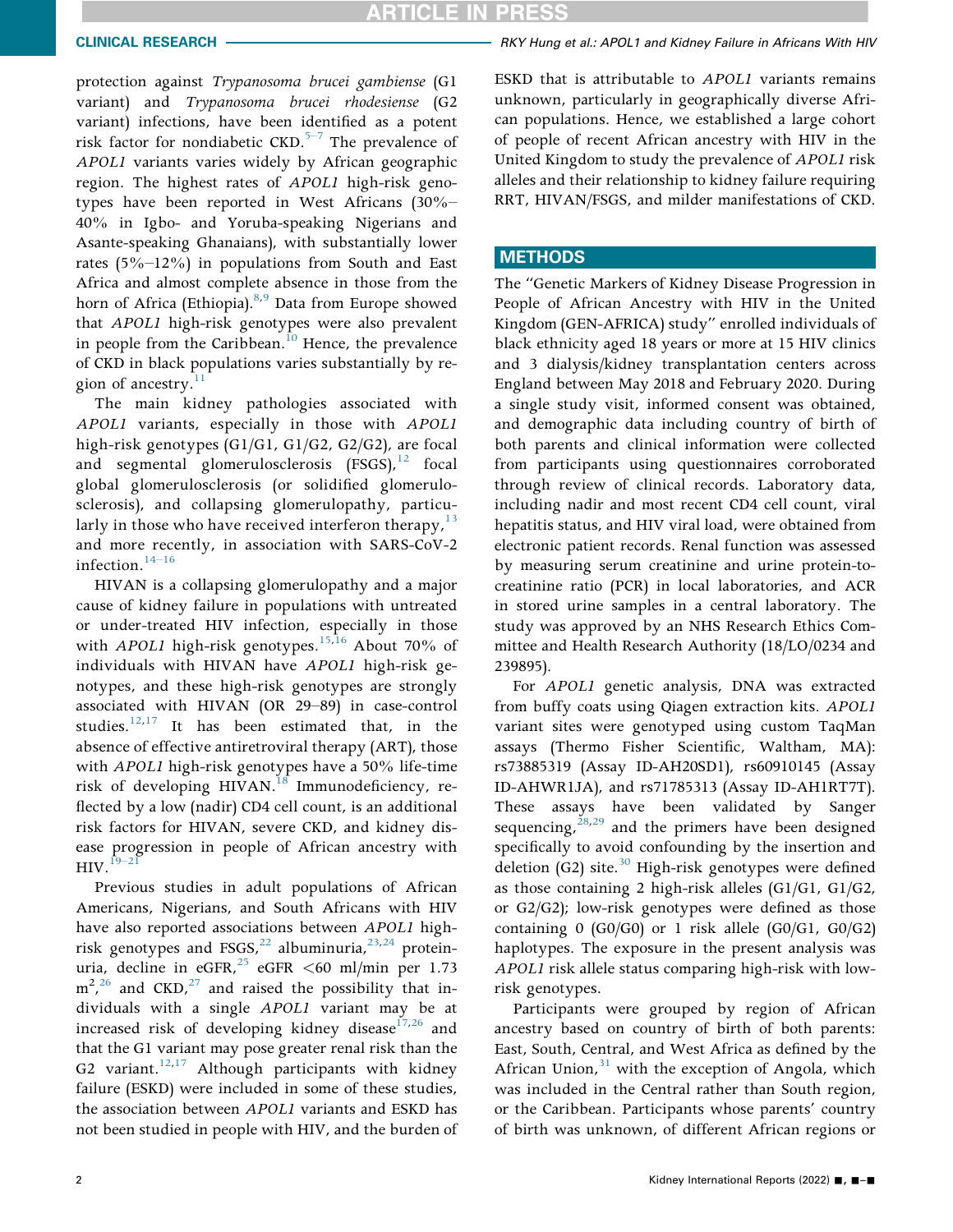# RKY Hung et al.: APOL1 and Kidney Failure in Africans With HIV CLINICAL CLINICAL RESEARCH

outside sub-Saharan Africa or the Caribbean, and those of mixed African/Caribbean ancestry were grouped together as "Other." eGFR was calculated using the  $CKD$  Epidemiology Collaboration equation<sup>[32](#page-10-11)</sup> with application of the correction factor for black ethnicity. Participants were stratified by eGFR based on Kidney Disease: Improving Global Outcomes CKD guidelines<sup>[33](#page-10-12)</sup> and those with eGFR  $\lt 15$  ml/min per 1.73 m<sup>2</sup>, a kidney transplant, or receiving chronic dialysis were categorized as having ESKD, the primary outcome.

Renal biopsy reports were reviewed and adjudicated by a renal physician (JB) and, in case of discrepancy, a histopathologist to identify cases of HIVAN, (primary) FSGS, and arterionephrosclerosis.<sup>20</sup> A clinical case definition of HIVAN/FSGS/hypertensive nephropathy was applied to participants with stage 4/5 CKD who lacked renal histology comprising all the following criteria at CKD diagnosis: (i) renal impairment (eGFR  $\leq 60$  ml/min per 1.73 m<sup>2</sup> including those with ESKD), (ii) urine PCR >100 mg/mmol, (iii) no diabetes, (iv) echogenic and/or normal or enlarged kidneys on ultrasound, and (v) lack of an alternative diagnosis.  $34$ Diabetes mellitus and hypertension were predominantly self-reported diagnoses; medical records were reviewed for those reporting but not on treatment for these conditions to verify the diagnosis. In addition, diabetes cases were ascertained through review of medical records of those with glycosuria.

# Statistical Methods

Baseline characteristics of the study population, stratified by APOL1 status and by ESKD status and by eGFR ( $>$  or <60 ml/min per 1.73 m<sup>2</sup>), were compared using  $\chi^2$  for categorical variables and Kruskal–Wallis tests or analysis of variance for continuous variables, as appropriate. After confirming that there was no difference in effect estimates of the outcomes for those with 0 and 1 APOL1 variants, these individuals were combined as the reference low-risk group. Logistic regression was used to describe the association between APOL1 high-risk genotypes and kidney disease status; likelihood ratio tests were used to assess the strength of association at each level.

It was decided a priori to include age and sex in all models; models for the primary outcome were additionally adjusted for region of ancestry, HIV factors (time since HIV diagnosis, prior AIDS, current CD4 cell count, hepatitis C [anti–hepatitis C virus]), and renal factors (diabetes mellitus and cardiovascular disease [a composite of any history of myocardial infarction, coronary artery disease, peripheral vascular disease, stroke, heart failure and cardiomyopathy]). We also analyzed the association between APOL1

high-risk genotypes and the following secondary outcomes: (i) eGFR <60 ml/min per 1.73 m<sup>2</sup>, (ii) proteinuria (PCR >100 mg/mmol, excluding those with ESKD), (iii) albuminuria (ACR >30 mg/mmol, excluding those with ESKD), (iv) biopsy-confirmed HIVAN or FSGS, and (v) clinical case definition of HIVAN/FSGS/hypertensive nephropathy. To further characterize the association between APOL1 status and ESKD, we performed analyses to determine the association of each of the high-risk genotypes with ESKD/ renal impairment, with different low-risk genotypes as referent (G0/G0 only and in combination with G1/G0 or G2/G0). We also investigated the associations between carriage of a single G1 or G2 allele (G1/G0 and G2/G0 vs G0/G0) and ESKD/renal impairment. Finally, we estimated the population of ESKD/renal impairment attributable to APOL1 high-risk genotypes as population attributable risk =  $P_e$  (RR<sub>e</sub>-1)/1+P<sub>e</sub> (RR<sub>e</sub>-1)  $\times$ 100, where  $P_e$  was the prevalence of the exposure and RRe was the relative risk of the disease because of the exposure.<sup>35,[36](#page-10-16)</sup>

As hypertension is almost invariably present in individuals with advanced CKD, the main analyses were not adjusted for hypertension. Supplementary analyses were performed to describe the relationship between APOL1 high-risk genotypes and hypertension in participants with eGFR  $\geq$ 90, 60 to 90, and  $\lt 60$  ml/min per 1.73 m<sup>2</sup>, and to assess the effect of including hypertension on the association between APOL1 high-risk genotypes and ESKD/renal impairment. Further sensitivity analyses with exclusion of the correction for ethnicity from the eGFR calculations were performed. All statistical analyses were done using STATA v16 (StataCorp, College Station, TX).

### RESULTS

A total of 3027 individuals were enrolled in the GEN-AFRICA study; APOL1 genotyping was successful for 2864 (94.6%); 5.4% failed to provide reliable allele calls because of low quality or quantity of DNA. The APOL1 status was G0/G0 in 1406 (49.1%), G0/G1 or G0/G2 in 1104 participants (38.5%), and 354 (12.4%) had highrisk genotypes. The overall allele frequencies for G0, G1, and G2 were 68.4%, 19.8%, and 11.9%, respectively. The demographic and clinical characteristics of the participants stratified by APOL1 status are shown in [Table 1](#page-3-0). Participants had a mean age of 48.1 (SD 10.3) years and were predominantly of East (19.3%), South  $(26.7%)$ , and West African  $(30.0%)$  ancestry, with a further 12% of Caribbean ancestry. Most participants had long-standing (mean 14.0 years) and well-controlled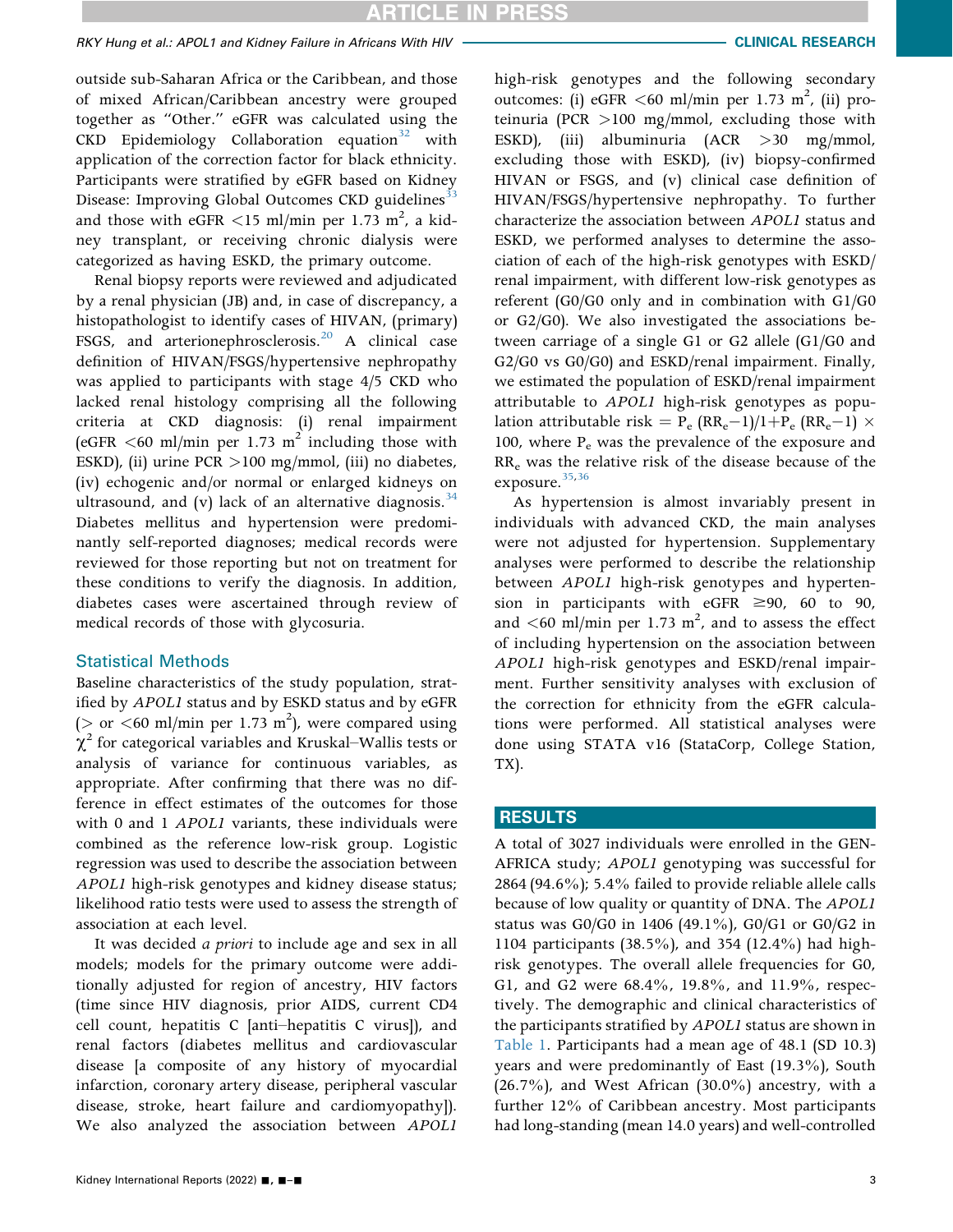# RTICLE IN PRESS

# <span id="page-3-0"></span>Table 1. Baseline characteristics of study participants stratified by APOL1 status

|                                                   |                  | <b>Total</b>    | 0               | 1               | $\overline{\mathbf{c}}$ |           |
|---------------------------------------------------|------------------|-----------------|-----------------|-----------------|-------------------------|-----------|
| <b>Participant characteristics</b>                |                  | $N = 2864$      | $n = 1406$      | $n = 1104$      | $n = 354$               | P-value   |
| Age, yr                                           | mean (SD)        | 48.1 (10.3)     | 48.1 (10.3)     | 48.1 (10.4)     | 48.2 (10.0)             | 0.97      |
| Sex, female                                       | $n$ (%)          | 1641 (57.3)     | 833 (59.3)      | 622 (56.3)      | 186 (52.5)              | 0.05      |
| Region of African ancestry                        |                  |                 |                 |                 |                         | < 0.001   |
| East Africa                                       | $n$ (%)          | 554 (19.3)      | 432 (30.7)      | 111(10.1)       | 11(3.1)                 |           |
| South Africa                                      | $n$ (%)          | 765 (26.7)      | 421 (29.9)      | 292 (26.4)      | 52 (14.7)               |           |
| Central Africa                                    | $n$ (%)          | 157(5.5)        | 90(6.4)         | 58 (5.3)        | 9(2.5)                  |           |
| West Africa                                       | $n$ (%)          | 859 (30.0)      | 237 (16.9)      | 403 (36.5)      | 219 (61.9)              |           |
| Caribbean                                         | $n$ (%)          | 347 (12.1)      | 134 (9.5)       | 163 (14.8)      | 50 (14.1)               |           |
| Other                                             | $n$ (%)          | 182(6.4)        | 92(6.5)         | 77 (7.0)        | 13(3.7)                 |           |
| HIV mode of acquisition                           |                  |                 |                 |                 |                         | 0.04      |
| Heterosexual                                      | $n$ (%)          | 2347 (81.9)     | 1170 (83.2)     | 890 (80.6)      | 287 (81.1)              |           |
| <b>MSM</b>                                        | $n$ (%)          | 74 (2.6)        | 36(2.6)         | 27(2.4)         | 11(3.1)                 |           |
| Vertical                                          | $n$ (%)          | 232 (8.1)       | 90(6.4)         | 115(10.4)       | 27(7.6)                 |           |
| <b>Blood products</b>                             | $n$ (%)          | 23(0.8)         | 14(1.0)         | 6(0.5)          | 3(0.8)                  |           |
| Unknown                                           | $n$ (%)          | 188(6.6)        | 96 (6.8)        | 66 (6.0)        | 26(7.3)                 |           |
| Time since HIV diagnosis, years                   | mean (SD)        | 14.0(6.5)       | 14.5(6.6)       | 13.7(6.3)       | 12.8(6.4)               | $<$ 0.001 |
| Previous AIDS                                     | $n$ (%)          | 665 (24.0)      | 333 (24.5)      | 246 (22.9)      | 86(25.1)                | 0.59      |
| Nadir CD4 cell count, cells/mm <sup>3</sup>       | median (IQR)     | 200 (80-340)    | 206 (90-337)    | 203 (71-346)    | 185 (70-315)            | 0.41      |
| Recent CD4 cell count, cells/mm <sup>3</sup>      | median (IQR)     | 560 (403-735)   | 569 (408-744)   | 558 (400-738)   | 542 (388-703)           | 0.14      |
| On antiretroviral therapy                         | $n$ (%)          | 2832 (98.9)     | 1390 (98.9)     | 1095 (99.2)     | 347 (98.0)              | 0.19      |
| HIV RNA <200 copies/ml                            | $n$ (%)          | 2669 (93.2)     | 1326 (94.3)     | 1016 (92.0)     | 327 (92.4)              | 0.06      |
| HBsAg positive                                    | $n$ (%)          | 159(5.6)        | 63 (4.5)        | 72 (6.6)        | 24 (6.9)                | 0.05      |
| Anti-HCV positive                                 | $n$ (%)          | 35(1.2)         | 13(0.9)         | 18(1.7)         | 4(1.2)                  | 0.28      |
| <b>Diabetes</b>                                   | $n$ (%)          | 286 (10.1)      | 157(11.3)       | 95 (8.7)        | 34(9.7)                 | 0.10      |
| Hypertension                                      | $n$ (%)          | 915 (32.0)      | 398 (28.3)      | 342 (31.0)      | 175 (49.4)              | $<$ 0.001 |
| Cardiovascular disease <sup>a</sup>               | $n$ (%)          | 123(4.3)        | 56 (4.0)        | 46 (4.2)        | 21(5.9)                 | 0.26      |
| BMI, $kg/m2$                                      |                  |                 |                 |                 |                         | 0.07      |
| $<$ 18.5                                          | $n$ (%)          | 23(0.8)         | 9(0.7)          | 14(1.3)         | 0(0.0)                  |           |
| $18.5 - 24.9$                                     | $n$ (%)          | 630 (22.4)      | 328 (23.8)      | 237 (21.7)      | 65 (18.8)               |           |
| $25 - 29.9$                                       | $n$ (%)          | 1016 (36.1)     | 484 (35.1)      | 393 (36.1)      | 139 (40.3)              |           |
| $\geq 30$                                         | $n$ (%)          | 1146 (40.7)     | 559 (40.5)      | 446 (40.9)      | 141 (40.9)              |           |
| Smoking status                                    |                  |                 |                 |                 |                         |           |
| Never                                             | $n$ (%)          | 2218 (77.4)     | 1078 (76.7)     | 852 (77.2)      | 288 (81.4)              |           |
| Ex                                                | $n$ (%)          | 321 (11.2)      | 168 (11.9)      | 122(11.1)       | 31(8.8)                 |           |
| Current                                           | $n$ (%)          | 325 (11.3)      | 160(11.4)       | 130(11.8)       | 35(9.9)                 |           |
| eGFR, <sup>b</sup> ml/min per 1.73 m <sup>2</sup> | median (IQR)     | $99(83 - 116)$  | $102(86-118)$   | $100(84-115)$   | 87 (60-106)             | < 0.001   |
| $>\!\!90$                                         | $n$ (%)          | 1848 (64.5)     | 956 (68.0)      | 730 (66.1)      | 162 (45.8)              | < 0.001   |
| $60 - 89$                                         | $n$ (%)          | 795 (27.8)      | 372 (26.5)      | 317 (28.7)      | 106 (29.9)              |           |
| $30 - 59$                                         |                  | 106(3.7)        | 47(3.3)         | 34(3.1)         | 25(7.1)                 |           |
| $15 - 29$                                         | $n$ (%)<br>n (%) | 16(0.6)         | 5(0.4)          | 5(0.5)          | 6(1.7)                  |           |
| $<$ 15 (ESKD $^{\circ}$ )                         | $n$ (%)          | 99(3.5)         | 26(1.8)         | 18(1.6)         | 55 (15.5)               |           |
| Urine PCR, <sup>d</sup> mg/mmol                   |                  | $8.6(6 - 13.5)$ | $8.6(6 - 13.7)$ | $8.5(6 - 13.2)$ | $9(6 - 14.9)$           | 0.13      |
|                                                   | median (IQR)     |                 |                 |                 |                         |           |
| ${<}15$                                           | $n$ (%)          | 2193 (79.3)     | 1085 (78.6)     | 879 (80.9)      | 229 (76.6)              | 0.36      |
| $15 - 49$                                         | $n$ (%)          | 431 (15.6)      | 223 (16.2)      | 159 (14.6)      | 49 (16.4)               |           |
| $50 - 99$                                         | $n$ (%)          | 74 (2.7)        | 37(2.7)         | 28(2.6)         | 9(3.0)                  |           |
| $\geq$ 100                                        | $n$ (%)          | 67(2.4)         | 35(2.5)         | 20(1.8)         | 12(4.0)                 |           |
| Urine ACR, <sup>d</sup> mg/mmol                   | median (IQR)     | $0.7(0.4-1.9)$  | $0.8(0.4-1.7)$  | $0.7(0.4-1.7)$  | $1(0.5-3)$              | < 0.001   |
| $<$ 3                                             | $n$ (%)          | 2189 (82.2)     | 1103 (82.7)     | 868 (83.7)      | 218 (74.4)              | < 0.001   |
| $3 - 30$                                          | $n$ (%)          | 375(14.1)       | 181(13.6)       | 142 (13.7)      | 52 (17.7)               |           |
| >30                                               | $n$ (%)          | 99 (3.7)        | 49 (3.7)        | 27(2.6)         | 23(7.8)                 |           |

<span id="page-3-1"></span>ACR, urine albumin-to-creatinine ratio; BMI, body mass index; CKD-EPI, Chronic Kidney Disease-Epidemiology Collaboration; eGFR, estimated glomerular filtration rate; ESKD, end-stage kidney disease; HBsAg, hepatitis B surface antigen; HCV, hepatitis C virus; IQR, interquartile range; MSM, men who have sex with men; PCR, urine protein-to-creatinine ratio. <sup>a</sup>Cardiovascular disease = composite of any previous history of myocardial infarction, coronary artery disease, peripheral vascular disease, stroke, heart failure, and cardiomyopathy.<br><sup>b</sup>eGFR calculated with CKD-EPI formu

<span id="page-3-3"></span><span id="page-3-2"></span> ${}^{\text{c}}$ ESKD = eGFR <15ml/min per 1.73 m<sup>2</sup>, dialysis for over 3 months, or having had a kidney transplant.<br><sup>dp</sup>CP and ACP de pet include participants with ESKD

<span id="page-3-4"></span>PCR and ACR do not include participants with ESKD.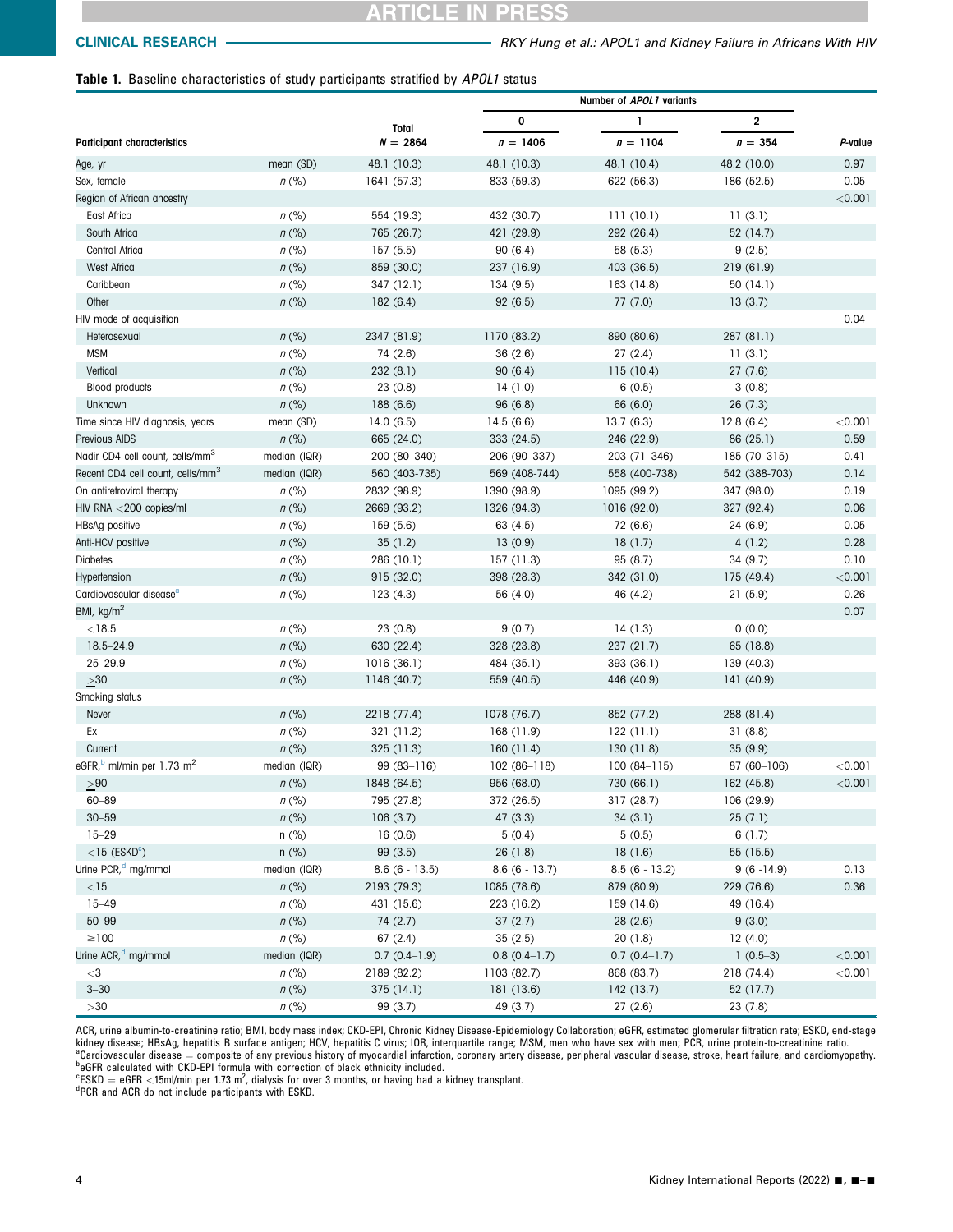# RKY Hung et al.: APOL1 and Kidney Failure in Africans With HIV CLINICAL CLINICAL RESEARCH

HIV (93.2% had a viral load  $\langle 200 \text{ copies/ml} \rangle$ . Participants with APOL1 high-risk genotypes had lower eGFR and higher levels of proteinuria and albuminuria and were more likely to have hypertension. Participants with 0 and 1APOL1 risk haplotypes were indistinguishable in terms of eGFR ( $P = 0.21$ ), PCR ( $P = 0.27$ ), and ACR ( $P =$ 0.29). The prevalence of diabetes and cardiovascular disease was similar across all 3 groups.

[Figure 1a](#page-4-0) and b shows the distribution of APOL1 risk haplotypes across the regions of ancestry. About 60% of participants of West African and Caribbean ancestry carried at least 1 APOL1 variant, compared with 40% of those of South and Central African and 20% of those of East African ancestry (with notable absence of APOL1 risk variants in those of Ethiopian and Eritrean ancestry; [Supplementary Figure S1\)](#page-0-9). APOL1 high-risk genotypes were present in >10% of participants of West African (especially in those from Nigeria, Ghana, and Cote d'Ivoire; [Supplementary](#page-0-9) [Figure S1](#page-0-9)) and Caribbean ancestry. G1 was the predominant variant in West Africans and Caribbeans while G2 predominated in East and South Africans. Across all regions, APOL1 high-risk genotypes were more common among individuals with ESKD, reaching a prevalence of 69% to 74% in Caribbean and West African participants. Among participants who had undergone renal biopsy, HIVAN/FSGS was the predominant kidney disease etiology in those of West, Central, South African, or Caribbean ancestry; HIVAN/ FSGS was notably uncommon among those of East African ancestry [\(Supplementary Figure S2\)](#page-0-9). [Figure 2](#page-5-0) shows the distribution of eGFR [\(Figure 2](#page-5-0)a), PCR ([Figure 2](#page-5-0)b), and ACR ([Figure 2](#page-5-0)c) and the prevalence of HIVAN/FSGS ([Figure 2d](#page-5-0)) by APOL1 genotype and the prevalence of APOL1 high-risk genotypes in participants stratified by these markers/pathologies ([Figure 2](#page-5-0)e-h). Participants with 0 and 1 risk genotypes had similar eGFR, PCR, and ACR, and few had biopsyconfirmed HIVAN/FSGS. By contrast, renal impairment, ESKD, and HIVAN/FSGS were all considerably more common in those with high-risk genotypes. Nonetheless, about 70% to 80% of participants with high-risk genotypes had eGFR  $\geq 60$  ml/min per 1.73 m<sup>2</sup> and/or normal urine PCR or ACR. The proportion of participants with high-risk genotypes increased from 9% among those with eGFR >90 ml/min per 1.73 m<sup>2</sup> to 55% to 57% among those with ESKD and FSGS, and to 78% in those with HIVAN. Compared with those with G1/G1 and G1/G2 genotypes, a smaller proportion of individuals with G2/G2 genotypes had renal impairment  $(9.3\%$ ,  $P = 0.24$ ), ESKD  $(7.3\%$ ,  $P = 0.17$ ), and HIVAN/ FSGS (5.4%,  $P = 0.41$ ); however, these differences were not statistically significant.

A total of 99 participants had ESKD, of whom, 55 (55.6%) had APOL1 high-risk genotypes, and 63 (63.6%) were of West African or Caribbean ancestry. Participants with ESKD were older, less likely to be female, and more likely to have had an AIDS-defining illness and developed diabetes or cardiovascular disease; nadir and recent CD4 cell counts were lower, and almost all (94.9%) had hypertension. A similar pattern was observed for the comparison of those with eGFR less or greater than 60 ml/min per 1.73 m<sup>2</sup> ([Supplementary Table S1](#page-0-9)). We further explored the relationship between APOL1 status, eGFR, and hypertension and found no association between APOL1 high-risk genotypes (vs. 0/1 risk genotypes) and hypertension in 1848 participants with eGFR >90 ml/min per 1.73  $m<sup>2</sup>$  and evidence for a graded association in those with reduced eGFR [\(Supplementary Table S2](#page-0-9)).

<span id="page-4-0"></span>

Figure 1. Distribution of APOL1 alleles by region of African ancestry, in (a) all participants and (b) those with ESKD. East, South, Central, and West refer to regions within sub-Saharan Africa; ESKD includes participants with eGFR. Numerical data are shown in [Supplementary Table S7.](#page-0-9) eGFR, estimated glomerular filtration rate; ESKD, end-stage kidney disease.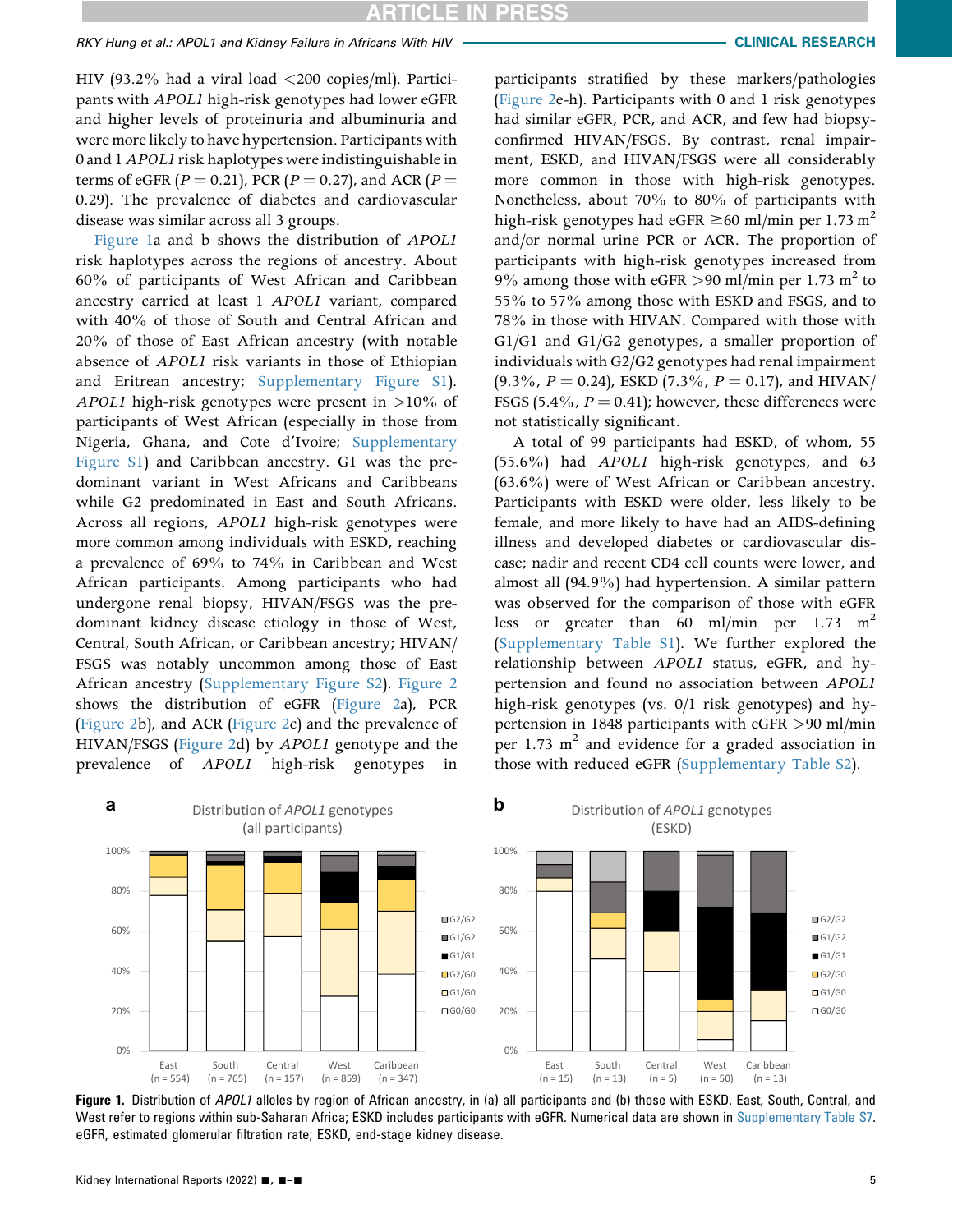#### ICLE IN PRES

<span id="page-5-0"></span>CLINICAL RESEARCH **CHING AND A CONSTRUCT A RESEARCH** RESEARCH RESEARCH RESEARCH RATIO AND RESEARCH **RESEARCH RESEARCH** 







Figure 2. Kidney function, kidney pathology and APOL1 genotype. Distribution of (a) eGFR, (b) uPCR, (c) uACR, and (d) cases of HIVAN/FSGS by APOL1 status, and prevalence of APOL1 high-risk genotypes by (e) eGFR, (f) PCR, (g) ACR categories, and (h) HIVAN/FSGS status. eGFR, estimated glomerular filtration rate; FSGS, focal and segmental glomerulosclerosis; HIVAN, HIV-associated nephropathy; RRT, renal replacement therapy; uACR, urine albumin-to-creatinine ratio; uPCR, urine protein-to-creatinine ratio.

In univariable analysis, APOL1 high-risk genotypes, West African ancestry, age, sex, prior AIDS, lower CD4 cell count, HIV viral load, anti– hepatitis C virus, diabetes, hypertension, and cardiovascular disease were associated with ESKD. In multivariable analysis, APOL1 high-risk genotypes remained strongly associated with

 $\Box$ G2/G2  $\Box$ G1/G2  $G1/G1$ 

 $\Box$ G2/G2

 $\Box$ G1/G2

 $G1/G1$ 

G2/G2  $\Box$ G1/G2  $G1/G1$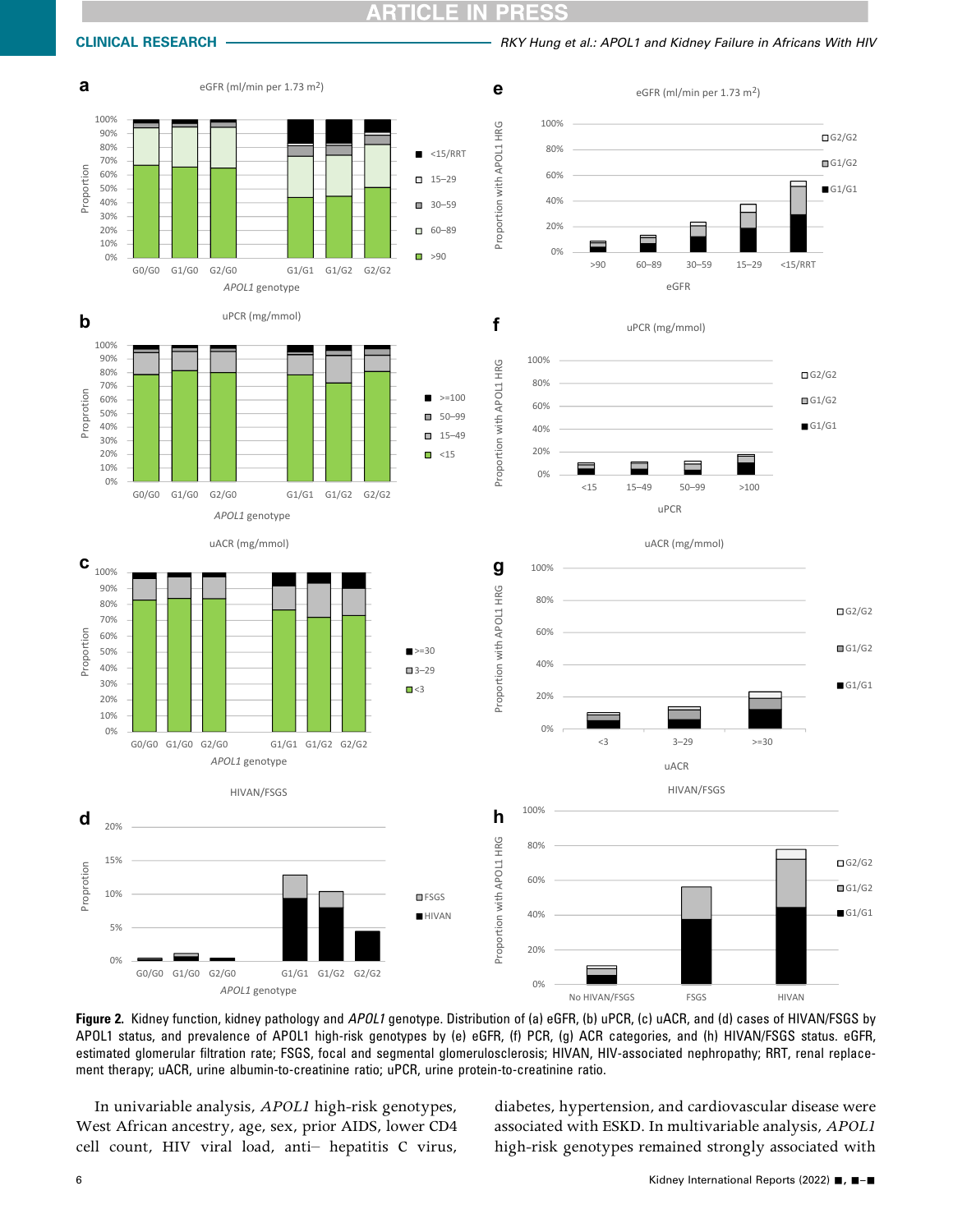#### <span id="page-6-0"></span>Table 2. Associations between APOL1 high-risk genotypes and renal outcomes

|                                                          |     |       | Univariable    |         |           | <b>Multivariable</b> |               |
|----------------------------------------------------------|-----|-------|----------------|---------|-----------|----------------------|---------------|
| <b>Participant characteristics</b>                       | N   | 0R    | 95% CI         | P-value | <b>OR</b> | 95% CI               | P-value       |
| Primary outcome                                          |     |       |                |         |           |                      |               |
| End-stage kidney disease                                 | 99  | 10.31 | $6.81 - 15.60$ | < 0.001 | 10.58     | $6.22 - 17.99$       | $< 0.001*$    |
| Secondary outcomes                                       |     |       |                |         |           |                      |               |
| Proteinuria (PCR > 100 mg/mmol)                          | 67  | 1.83  | $0.97 - 3.46$  | 0.06    |           |                      |               |
| Albuminuria (ACR $>$ 30 mg/mmol)                         | 99  | 2.57  | $1.59 - 4.17$  | < 0.001 | 3.34      | $2.00 - 5.56$        | $< 0.001**$   |
| eGFR $<$ 60 ml/min per 1.73 m <sup>2</sup>               | 221 | 5.65  | $4.19 - 7.61$  | < 0.001 | 5.50      | $3.81 - 7.95$        | $< 0.001$ *** |
| FSGS/HIVAN/hypertensive nephropathy (clinical diagnosis) | 19  | 14.64 | 5.46-39.27     | < 0.001 | 12.77     | 4.46-36.59           | $< 0.001***$  |
| FSGS (biopsy confirmed)                                  | 15  | 11.81 | 4.17-33.39     | < 0.001 | 12.86     | 4.04-40.99           | $<0.001***$   |
| HIVAN (biopsy confirmed)                                 | 37  | 24.49 | 11.45-52.36    | < 0.001 | 30.16     | 12.48-72.88          | $< 0.001***$  |

ACR, urine albumin-to-creatinine ratio; CVD, cardiovascular disease; DM, diabetes mellitus; eGFR, estimated glomerular filtration rate; FSGS, focal segmental glomerulosclerosis; HCV, hepatitis C virus; HIVAN, HIV-associated nephropathy; OR, odds ratio; PCR, urine protein-to-creatinine ratio.

Models are adjusted for:

<span id="page-6-1"></span>\*Demographic (age, sex, and region of ancestry), HIV (AIDS, CD4 cell count), anti-HCV, DM, and CVD.

<span id="page-6-3"></span><span id="page-6-2"></span>\*\*Demographic (age, sex), HIV (Time since HIV diagnosis, AIDS, HIV RNA<200 copies/ml), DM, and CVD.<br>\*\*\*Demographic (age, sex, and region of ancestry), HIV (Time since HIV diagnosis, AIDS, CD4 cell count), anti-HCV, DM, and

<span id="page-6-4"></span>\*\*\*\*Demographic (age and sex), HIV (AIDS, CD4 cell count), anti-HCV, DM, and CVD.

ESKD (adjusted OR 10.58, 95% CI 6.22–17.99) ([Table 2\)](#page-6-0). West African ancestry and demographic factors were no longer associated with ESKD after adjustment for APOL1 status, whereas low CD4 cell count, diabetes, and cardiovascular disease remained associated with ESKD. Similar, albeit weaker, associations were observed between APOL1 high-risk genotypes and albuminuria or renal impairment [\(Table 2](#page-6-0) and [Supplementary](#page-0-9) [Table S3A](#page-0-9)-G). Strong associations (OR  $>10$ ) were also observed between APOL1 high-risk genotypes and biopsy-confirmed FSGS, a clinical diagnosis of HIVAN/ FSGS/hypertensive nephropathy, and biopsy-confirmed HIVAN (OR 30.16, 95% CI 12.48–72.88). Additional analyses showed that each of the high-risk genotypes (G1/G1, G1/G2, G2/G2) was associated with ESKD and renal impairment ([Supplementary Table S4\)](#page-0-9). No significant associations between G1/G0 or G2/G0 (vs. G0/G0) and either ESKD or renal impairment were observed (G1: OR 1.08 [95% CI 0.49–2.40] for ESKD and OR 0.72 [0.44– 1.18] for renal impairment; G2: OR 0.34 [0.09–1.25] for ESKD and OR 0.73 [0.42–1.28] for renal impairment) ([Supplementary Table S4](#page-0-9)). The proportion of ESKD and renal impairment attributable to APOL1 high-risk genotypes (population attributable risk) was 49.4% and 30.4%, respectively.

We also analyzed the associations between APOL1 highrisk genotypes and ESKD/renal impairment in models that included hypertension; these also yielded similar, albeit somewhat lower, ORs [\(Supplementary Table S5\)](#page-0-9) and with exclusion of the correction for ethnicity from the eGFR calculations ([Supplementary Table S6\)](#page-0-9).

#### **DISCUSSION**

In this large African diaspora cohort of people with HIV living in the United Kingdom, APOL1 high-risk genotypes were strongly associated with ESKD, renal impairment, and HIVAN/FSGS. Across the eGFR spectrum, the frequency of APOL1 high-risk genotypes progressively increased from 9% in those with normal kidney function to 56% in those with ESKD. We observed no association between a single APOL1 risk allele and either ESKD or renal impairment. Our data suggest that 30% of CKD and 49% of ESKD in this population of sub-Saharan African ancestry with HIV may be attributable to APOL1 high-risk genotypes, with the greatest burden among those of West African ancestry.

There are few studies that have reported on the relationship between APOL1 high-risk genotypes and CKD in people with HIV. Two recent studies from Nigeria, in which most participants had well-controlled HIV, found a relatively weak (OR 2) association between APOL1 high-risk genotypes and CKD (with or without renal impairment) or albuminuria.<sup>[23](#page-10-2),[27](#page-10-6)</sup> The large proportion of participants with ESKD among those with eGFR  $\leq 60$  ml/min per 1.73 m<sup>2</sup> in our study may have contributed to the stronger association between APOL1 high-risk genotypes and renal impairment. A previous study in African Americans reported no impact of APOL1 status on the rate of progression to kidney failure requiring RRT in people who had been diagnosed with HIVAN.<sup>22</sup> By contrast, APOL1 highrisk genotypes were associated with a nearly 3-fold greater risk of kidney failure when other renal pathologies were present. $37$  The strong association between APOL1 high-risk genotypes and ESKD in our study, in whom HIVAN was a common diagnosis, may reflect the inclusion of large numbers of participants with APOL1 high-risk genotypes who had normal or only mildly impaired kidney function as compared with the case-only studies by Atta and Fine in which all participants had CKD. $^{22,37}$  $^{22,37}$  $^{22,37}$  $^{22,37}$ 

Consistent with 2 earlier studies,  $12,17$  $12,17$  we report strong associations between APOL1 high-risk genotypes and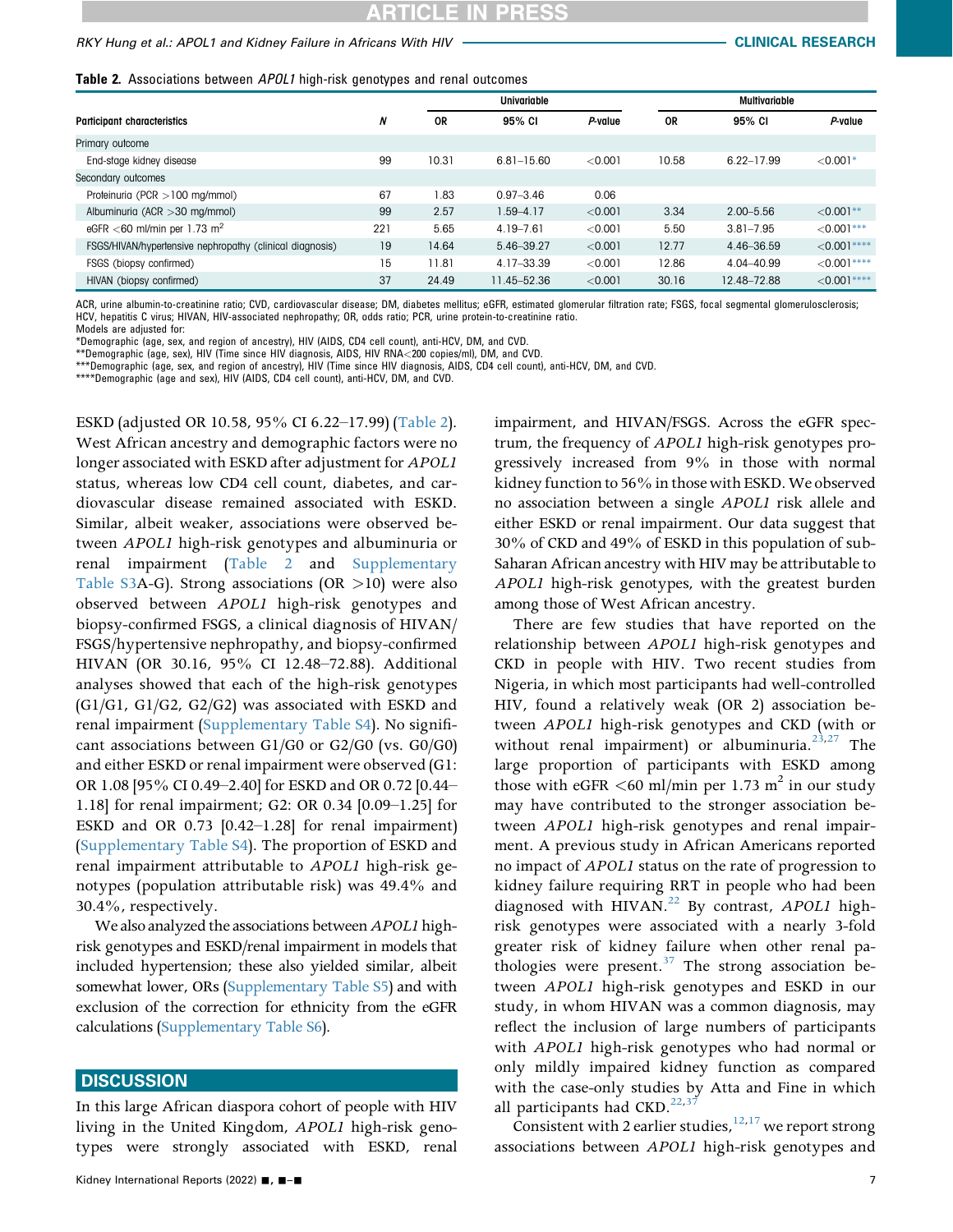HIVAN. HIVAN is associated with advanced/uncontrolled HIV infection and the poorest renal outcomes.<sup>38–41</sup> Participants of West African ancestry were most likely to carry APOL1 high-risk genotypes and were shown to have the highest likelihood of being diagnosed with HIVAN in an earlier analysis.<sup>1</sup> Although it is unclear to what extent advanced CKD in our participants without kidney biopsies was due to HIVAN/FSGS or hypertension, the strong association between APOL1 high-risk genotypes and our clinical case definition suggests that these etiologies may be relatively common, and that diabetic kidney disease and other causes of proteinuric renal failure not associated with APOL1 risk alleles are relatively uncommon. The high burden of severe kidney disease (especially HIVAN/FSGS) attributable to APOL1 highrisk genotypes suggests that early HIV diagnosis and ART-initiation may be important strategies to reduce the risk of ESKD, particularly in people of West African and Caribbean ancestry. The factors associated with onset and progression of kidney disease in individuals with well-controlled HIV who have APOL1 high-risk genotypes require further study. APOL1 high-risk genotypes have been associated with proteinuria and/o[r alb](#page-10-19)uminuria in people with and without HIV.<sup>[23](#page-10-2),42-46</sup> In our study, APOL1 high-risk genotypes were more strongly associated with renal impairment (and ESKD) than with albuminuria or proteinuria. Most of our study participants had wellcontrolled HIV, and previous reports have suggested that HIVAN may remit after the introduction of ART. $47$  It is possible that a variable degree of kidney damage occurred in our participants with APOL1 high-risk genotypes before HIV diagnosis and/or before initiation of ART, with subsequent stabilization or remission of kidney disease, resulting in persistent reductions in eGFR despite resolution of albuminuria and proteinuria. Transient rebound viraemia due to ART interruptions before study enrolment may have further contributed to this phenomenon. Of note, the prevalence of albuminuria in our participants was substantially lower than reported in the Nigerian population studied by Wudil et  $al.^{23}$  $al.^{23}$  $al.^{23}$  (17.8% vs. 39.9%), despite similar proportions of participants having suppressed HIV viral loads; most albuminuria was microalbuminuria and not associated with APOL1 high-risk genotypes.

The somewhat stronger effect estimates of carriers of the G1 allele (G1/G1 or G1/G2) as compared with only G2 carriers (G2/G2) in those with APOL1 high-risk genotypes are consistent with previous studies. $12,17$  $12,17$ However, we found no association between kidney disease outcomes in G1/G0 and G2/G0 carriers when compared with G0/G0 participants. This contrasts with

the reported ORs of 2 and 10 of having HIVAN/FSGS in the Kopp et al.<sup>[12](#page-9-9)</sup> and Kasembeli et al.<sup>[17](#page-9-14)</sup> papers for carriers of a single G1 allele (G1/G0) but no association found for carriers of a single G2 allele (G2/G0). We were insufficiently powered to study the association between a single G1 or G2 variant and HIVAN/FSGS.

The strengths of this study are the large sample size including a substantial number of people with ESKD, broad geographic representation of the participants, and the healthcare setting which provides unrestricted access to ART and RRT. We acknowledge several limitations. First, the cross-sectional study design and use of a single creatinine reading to calculate eGFR may not truly reflect CKD status even though most participants were clinically well and recruited in an outpatient setting and likely to have had stable renal function. GFR estimates were calculated using the CKD Epidemiology Collaboration equation, which has not undergone rigorous validation in African populations. We did not include adjustment for specific ART drugs such as tenofovir disoproxil fumarate, atazanavir, and lopinavir, as these are generally avoided in people with or at risk of CKD.<sup>[19,](#page-10-0)[20](#page-10-13)</sup> We also did not adjust for use of angiotensin converting enzyme inhibitors or angiotensin II receptor antagonists, which may have affected proteinuria and albuminuria measurements in some participants. We also lacked historical information on causes of CKD that are common in Africa, including infections such as schistosomiasis and malaria, heavy metal exposure, and use of medications such nonsteroidal anti-inflammatories or previous use of antimicrobials. Finally, the cohort was enriched for severe renal phenotypes, which may have affected the proportions of CKD and ESKD attributable to APOL1 highrisk genotypes.

### **CONCLUSION**

This study shows that APOL1 high-risk genotypes were strong predictors of ESKD in people of African ancestry with HIV, even within a healthcare setting with universal access to ART and in a population with mostly well-controlled HIV. APOL1 high-risk genotypes accounted for almost half of ESKD and were particularly prevalent in people of West African and Caribbean ancestry. Early HIV diagnosis and initiation of ART are likely to be important strategies to reduce the risk of ESKD. Further investigation into other genetic and environmental factors that promote CKD in people of African ancestry with HIV is currently being undertaken, and this cohort is well placed to investigate the development and progression of kidney disease, especially in those with APOL1 high-risk genotypes.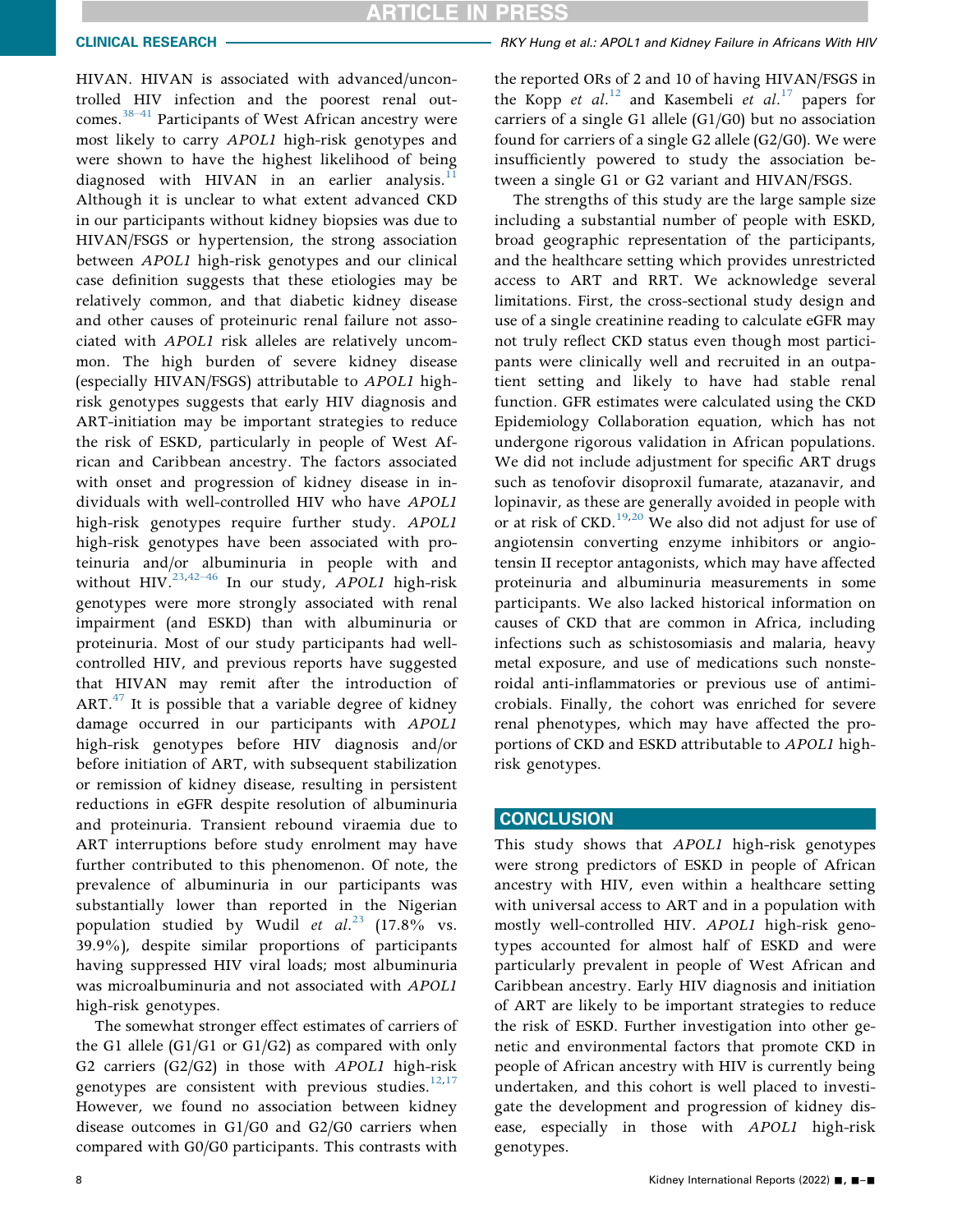RKY Hung et al.: APOL1 and Kidney Failure in Africans With HIV CLINICAL RESEARCH CLINICAL RESEARCH

# APPENDIX

### List of GEN-AFRICA Study Group

Members of the Genetic markers of chronic kidney disease in people of African ancestry with HIV (GEN-AFRICA) Study Group

Barts Health NHS Trust, London (John Booth [PI], Anele Waters, James Hand, Chris Clarke, Sarah Murphy, Maurice Murphy); Brighton and Sussex University Hospitals, Brighton (Marion Campbell, Amanda Clarke [PI], Celia Richardson, Alyson Knott, Gemma Weir, Rebecca Cleig, Helena Soviarova, Lisa Barbour, Tanya Adams, Vicky Kennard, Vittorio Trevitt); Chelsea and Westminster Hospital, London (Rachael Jones [PI], Jeremy Levy, Alexandra Schoolmeester, Serah Duro); Guy's and St Thomas' Hospital, London (Rachel Hilton [PI], Julie Fox, May Rabuya, Lisa Hamzah, Deborah Jordan, Teresa Solano, Hiromi Uzu, Karen Williams, Julianne Lwanga, Linda Ekaette Reid-Amoruso, Hannah Gamlen, Robert J. Stocker, Fiona Ryan, Anele Waters, Karina Mahiouz, Tess Cheetham, Claire Williams, Achyuta Nori, Caroline Thomas, Sivaraj Venkateshwaran, Jessica Doctor, Andrea Berlanga); King's College Hospital, London (Frank Post [CI], Beatriz Santana-Suarez, Leigh McQueen, Priya Bhagwandin, Lucy Campbell, Bee Barbini, Emily Wandolo, Tim Appleby, Deborah Jordan, Lois Driver, Sophy Parr, Hongbo Deng, Julie Barber, Andrew Crowe, Chris Taylor, Mary Poulton, Vida Boateng, Marie-Pierre Klein, Caitlin O'Brien, Samuel Ohene-Adomako, Christian Buckingham, Daniel Trotman, Killian Quinn, Kate Flanagan, Verity Sullivan, Holly Middleditch, Itty Samuel, Elizabeth Hamlyn, Candice McDonald, Ana Canoso, Emeka Agbasi, Maria Liskova, Sarah Barber, Amanda Samarawickrama, Zoe Ottaway, Claire Norcross, Amelia Oliveira, Kate Bramham); Leeds Teaching Hospitals NHS Trust, Leeds (Jane Minton [PI], Gary Lamont, Ruby Cross, Gaushiya Saiyad, Shadia Ahmed, Rebecca Ashworth, Nicola Window, J Murira, Khine Phyu); North Manchester General Hospital, Manchester (Andrew Ustianowski [PI], Gabriella Lindergard, Jonathan Shaw, Sarah Holland, Claire Fox, Jan Flaherty, Margaret-Anne Bevan, Valerie George); South Tees Hospitals NHS Foundation Trust, Middlesbrough (David Chadwick [PI], Marie Branch, Pauline Lambert, Adele Craggs); Mortimer Market Centre, Central and NorthWest London NHS Foundation Trust, London (Sarah Pett [PI], Hinal Lukha, Nina Vora, Marzia Fiorino, Maria Muller Nunez, Deirdre Sally, James E. Burns, Erica Pool, Rebecca Matthews); Newcastle upon Tyne Hospitals, Newcastle (David Ashley Price [PI], Tara Stothard, Bijal Patel, Ian McVittie, Ciara Kennedy, Uli Shwab, Brendan Payne, Sarah Duncan, Jill Dixon, Mathias Schmid, Adam

Evans, Christopher Duncan, Ewan Hunter, Yusri Taha, Natasha Astill); National Cancer Institute, Frederick, USA (Cheryl Winkler, Elizabeth Binns-Roemer, Victor David); North Middlesex University Hospital, London (Jonathan Ainsworth, Rachel Vincent [PI]); Queen Elizabeth Hospital, Woolwich (Stephen Kegg [PI], Chloe Saad, Sarah Skinner, Hocine Azzoug, Judith Russell, Tarik Moussaoui, Celia Richardson, Emily Mabonga, Donna Ward, J. Francoise, W. Larbi, Sue Mitchell, A. Manning, V. Russell); Royal Free London Hospital, London (Fiona Burns [PI], Mark Harber, Nnenna Ngwu, Jonathan Edwards, Nargis Hemat, Tom Fernandez, Filippo Ferro, Jorge Ferreira, Alice Nightingale, Tasha Oakes-Monger, Darwin Matila, Pedro Nogueira, Victoria Mutagwanya); St. Georges University Hospitals, London (Catherine Cosgrove [PI], Lisa Hamzah, Catherine Emily Isitt, Helen Webb, Joyce Popoola, Kate Korley, Mark Mencias, Patricia Ribeiro, Rajeshwar Ramkhelawn, Sandra Oliva Lara, Sara Sajijad); Imperial College Healthcare NHS Trust, London (Alan Winston [PI], Jeremy Levy, Amber Shaw, Claire Petersen, Kyle Ring); University Hospital Lewisham, London (Melanie Rosenvinge [PI], Chloe Saad, Sarah Skinner, Thembi Moyo, Faith Odong, Katherine Gantert, Tina Ibe); Africa Advocacy Foundation (Denis Onyango); UK CHIC cohort (Caroline Sabin [PI], Teresa Hill)

### **DISCLOSURE**

All the authors declared no competing interests.

#### ACKNOWLEDGMENTS

The authors would like to thank the study participants and all members of the GEN-AFRICA study group (Appendix). This study was supported by the Medical Research Council (UK) Confidence in Concept scheme (MC\_PC\_17164), and in part by the National Institutes of Health and the National Cancer Institute Intramural Research Program (CAW) and under contract HHSN26120080001E. The content of this publication does not necessarily reflect the view or policy of the Department of Health and Human Services, nor does mention of trade names, commercial products, or organizations imply endorsement by the government.

#### AUTHOR CONTRIBUTIONS

The study was designed by CAW and FAP. LH, JF, JB, AC, RV, RJ, DP, MH, RH, JB, and FAP were site principal investigators and coordinated recruitment and data collection at their sites. BSS, EBR, and LC assisted with logistic and governance aspects. JB preformed a review of all kidney biopsy reports with assistance from Dr. Catherine Horsfield. RH and FAP performed the analyses with input from CAS and CAW. RH, KB, CAS, CAW, and FAP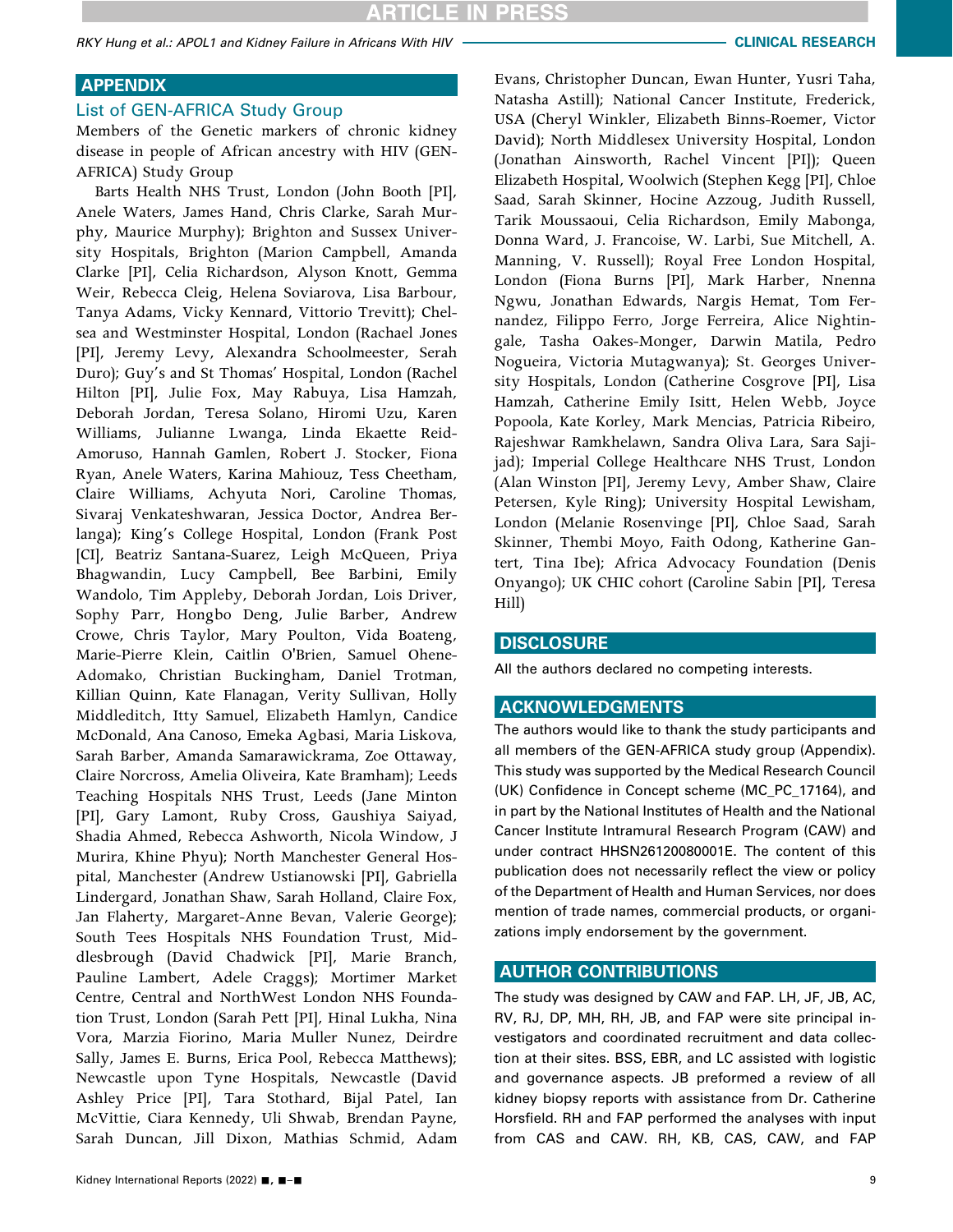# **ARTICLE IN PRESS**

interpreted the findings. RH wrote the first draft of the manuscript with input from CAS, CAW, and FAP. RH and FP verified the underlying data. All authors revised and approved the final version of the manuscript.

# SUPPLEMENTARY MATERIAL

[Supplementary File \(PDF\)](https://doi.org/10.1016/j.ekir.2022.01.1054)

Figure S1. Proportion of participants with 2,1 and 0 APOL1 variants.

Figure S2. Proportion of biopsy-confirmed cases of HIVAN/ FSGS by African region.

Table S1. Baseline characteristics of study participants stratified by end-stage kidney disease and by renal impairment.

Table S2. Univariate association between APOL1 high-risk genotypes and hypertension.

Table S3. Associated between APOL1 high-risk genotypes and kidney outcomes.

**Table S3A.** Factors associated with ESKD ( $n = 99$ ).

**Table S3B.** Factors associated with renal impairment ( $n =$ 221).

**Table S3C.** Factors associated with proteinuria (n=67 $\cdot$ ).

**Table S3D.** Factors associated with albuminuria (n $=$ 99 $\cdot$ ).

Table S3E. Factors associated with clinical diagnosis of  $HIVAN/FSGS/hypertensive nephropathy, n=19.$ 

Table S3F. Factors associated with biopsy diagnosis of FSGS (excluding HIVAN),  $n=15$ .

Table S3G. Factors associated with biopsy diagnosis of  $HIVAN$  (excluding FSGS),  $n=37$ .

Table S4. Associations between APOL1 risk variants and ESKD/renal impairment.

Table S5. Factors associated with APOL1 high-risk genotypes and ESKD and renal impairment, inclusive of adjusting for hypertension.

Table S6. Factors associated with APOL1 high-risk genotypes and ESKD and renal impairment, without correction factor for ethnicity in estimated GFR.

Table S7. Number and proportion of participants stratified by region of ancestry and APOL1 genotype (PDF).

# **REFERENCES**

- <span id="page-9-0"></span>1. US Census Bureau. QuickFacts: United States. US Census Bureau. Accessed May 12, 2021. [https://www.census.gov/](https://www.census.gov/quickfacts/fact/table/US/PST045219) [quickfacts/fact/table/US/PST045219](https://www.census.gov/quickfacts/fact/table/US/PST045219)
- <span id="page-9-1"></span>2. Levey AS, Coresh J, Balk E, et al. National Kidney Foundation practice guidelines for chronic kidney disease: evaluation, classification, and stratification [published correction appears in Ann Intern Med. 2003 Oct 7;139(7):605]. Ann Intern Med. 2003;139:137–147. [https://doi.org/10.7326/0003-4819-139-2-](https://doi.org/10.7326/0003-4819-139-2-200307150-00013) [200307150-00013](https://doi.org/10.7326/0003-4819-139-2-200307150-00013)
- <span id="page-9-2"></span>3. Lightstone L. Preventing renal disease: the ethnic challenge in the United Kingdom. Kidney Int Suppl. 2003;63:S135–S138. <https://doi.org/10.1046/j.1523-1755.63.s83.29.x>

CLINICAL RESEARCH **CHING AND A CONSUMITY CONTROLLY** RKY Hung et al.: APOL1 and Kidney Failure in Africans With HIV

- <span id="page-9-3"></span>4. Wilkinson E, Brettle A, Waqar M, Randhawa G. Inequalities and outcomes: end stage kidney disease in ethnic minorities. BMC Nephrol. 2019;20:234. [https://doi.org/10.1186/s12882-](https://doi.org/10.1186/s12882-019-1410-2) [019-1410-2](https://doi.org/10.1186/s12882-019-1410-2)
- <span id="page-9-4"></span>5. Grams ME, Rebholz CM, Chen Y, et al. Race, APOL1 risk, and EGFR decline in the general population. J Am Soc Nephrol. 2016;27:2842–2850. <https://doi.org/10.1681/ASN.2015070763>
- 6. Parsa A, Kao WH, Xie D, et al. APOL1 risk variants, race, and progression of chronic kidney disease. N Engl J Med. 2013;369:2183–2196. <https://doi.org/10.1056/NEJMoa1310345>
- 7. Foster MC, Coresh J, Fornage M, et al. APOL1 variants associate with increased risk of CKD among African Americans. J Am Soc Nephrol. 2013;24:1484–1491. [https://doi.org/](https://doi.org/10.1681/ASN.2013010113) [10.1681/ASN.2013010113](https://doi.org/10.1681/ASN.2013010113)
- <span id="page-9-5"></span>8. Limou S, Nelson GW, Kopp JB, Winkler CA. APOL1 kidney risk alleles: population genetics and disease associations. Adv Chronic Kidney Dis. 2014;21:426–433. [https://doi.org/10.](https://doi.org/10.1053/j.ackd.2014.06.005) [1053/j.ackd.2014.06.005](https://doi.org/10.1053/j.ackd.2014.06.005)
- <span id="page-9-6"></span>9. Rosset S, Tzur S, Behar DM, Wasser WG, Skorecki K. The population genetics of chronic kidney disease: insights from the MYH9-APOL1 locus. Nat Rev Nephrol. 2011;7:313–326. <https://doi.org/10.1038/nrneph.2011.52>
- <span id="page-9-7"></span>10. Gribouval O, Boyer O, Knebelmann B, et al. APOL1 risk genotype in European steroid-resistant nephrotic syndrome and/or focal segmental glomerulosclerosis patients of different African ancestries. Nephrol Dial Transplant. 2019;34: 1885–1893. <https://doi.org/10.1093/ndt/gfy176>
- <span id="page-9-8"></span>11. Hung RKY, Santana-Suarez B, Binns-Roemer E, et al. The epidemiology of kidney disease in people of African ancestry with HIV in the UK. EClinicalMedicine. 2021;38:101006. [https://](https://doi.org/10.1016/j.eclinm.2021.101006) [doi.org/10.1016/j.eclinm.2021.101006](https://doi.org/10.1016/j.eclinm.2021.101006)
- <span id="page-9-9"></span>12. Kopp JB, Nelson GW, Sampath K, et al. APOL1 genetic variants in focal segmental glomerulosclerosis and HIVassociated nephropathy. J Am Soc Nephrol. 2011;22:2129– 2137. <https://doi.org/10.1681/ASN.2011040388>
- <span id="page-9-10"></span>13. Nichols B, Jog P, Lee JH, et al. Innate immunity pathways regulate the nephropathy gene apolipoprotein L1. Kidney Int. 2015;87:332–342. <https://doi.org/10.1038/ki.2014.270>
- <span id="page-9-11"></span>14. Wu H, Larsen CP, Hernandez-Arroyo CF, et al. AKI and collapsing glomerulopathy associated with COVID-19 and APOL1 high-risk genotype. J Am Soc Nephrol. 2020;31:1688-1695. <https://doi.org/10.1681/ASN.2020050558>
- <span id="page-9-12"></span>15. Bigé N, Lanternier F, Viard JP, et al. Presentation of HIVassociated nephropathy and outcome in HAART-treated patients. Nephrol Dial Transplant. 2012;27:1114–1121. [https://](https://doi.org/10.1093/ndt/gfr376) [doi.org/10.1093/ndt/gfr376](https://doi.org/10.1093/ndt/gfr376)
- <span id="page-9-13"></span>16. Szczech LA, Gupta SK, Habash R, et al. The clinical epidemiology and course of the spectrum of renal diseases associated with HIV infection. Kidney Int. 2004;66:1145–1152. <https://doi.org/10.1111/j.1523-1755.2004.00865.x>
- <span id="page-9-14"></span>17. Kasembeli AN, Duarte R, Ramsay M, et al. APOL1 risk variants are strongly associated with HIV-associated nephropathy in black South Africans. J Am Soc Nephrol. 2015;26:2882-2890. <https://doi.org/10.1681/ASN.2014050469>
- <span id="page-9-15"></span>18. Behar DM, Kedem E, Rosset S, et al. Absence of APOL1 risk variants protects against HIV-associated nephropathy in the Ethiopian population. Am J Nephrol. 2011;34:452–459. [https://](https://doi.org/10.1159/000332378) [doi.org/10.1159/000332378](https://doi.org/10.1159/000332378)